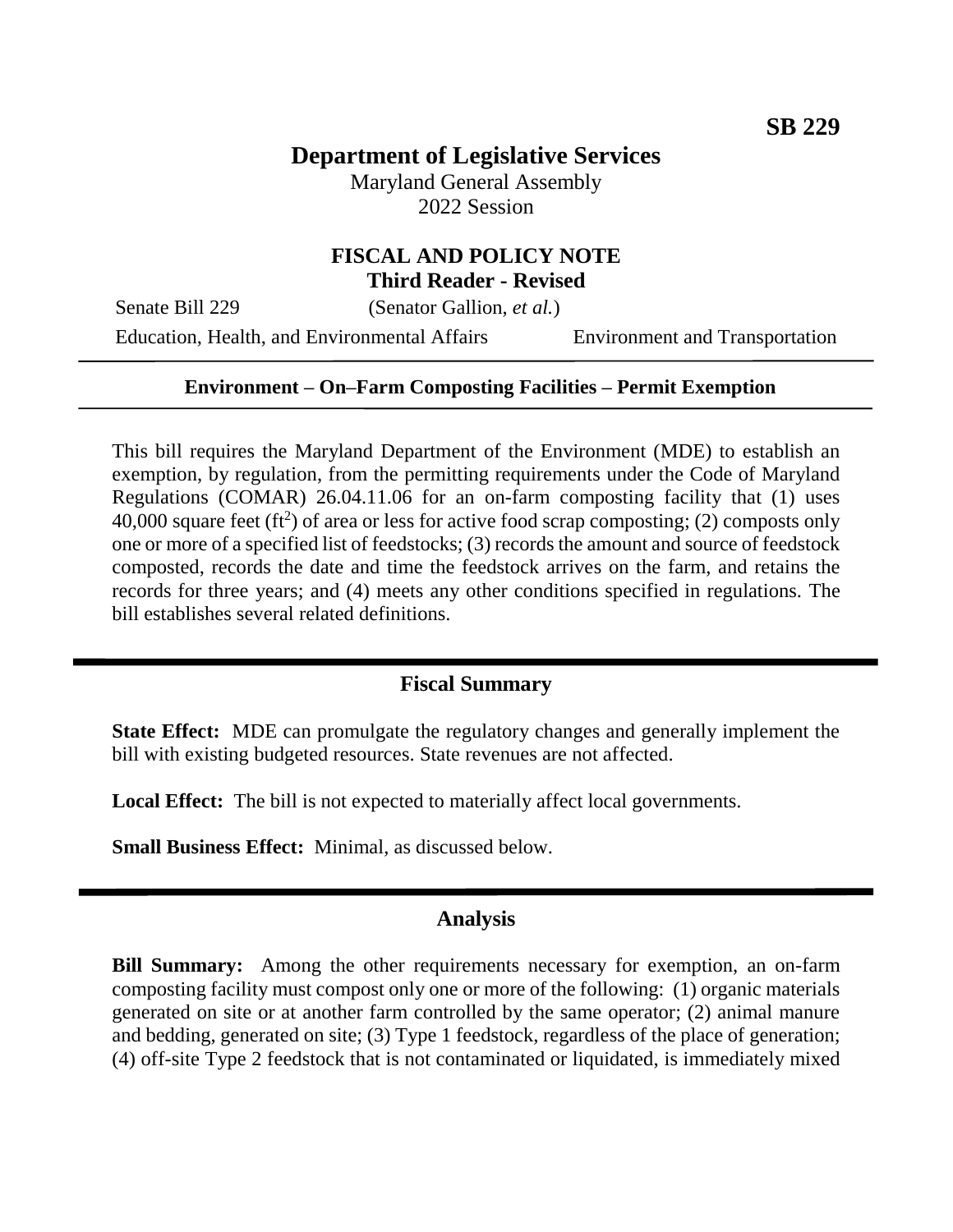with carbonaceous Type 1 feedstock, and is incorporated into active composting within 24 hours after arriving on site; or (5) on-site Type 2 feedstock.

The bill establishes definitions for "contaminated feedstock," "farm," "liquid feedstock," "off-site Type 2 feedstock," "on-site Type 2 feedstock," "Type 1 feedstock," and "Type 2 feedstock." "Farm" means the site of a business or activity operated for the primary purpose of tilling, cropping, keeping, pasturing, or producing an agricultural product other than compost, including livestock, poultry, plants, trees, sod, food, feed, or fiber, by in-ground, out-of-ground, container, or other culture.

**Current Law:** Chapter 686 of 2013 required MDE to adopt regulations governing the permitting and operation of composting facilities. MDE promulgated the required regulations in 2014 by establishing Chapter 11 under COMAR 26.04, which specifies requirements related to the construction and operation of composting facilities in the State.

Under the regulations, facilities are distinguished as Tier 1, 2, or 3 depending on the feedstock materials that are accepted for processing at the facility. Feedstocks are defined as Type 1, 2, or 3. Type 1 feedstocks are considered the least risky in terms of hazardous substances, human pathogens, and physical contaminants, and include yard waste and other organic materials that MDE determines pose a low level of risk. Type 2 feedstocks are generally materials that MDE determines pose a low level of risk from hazardous substances and a higher level of risk from physical contaminants and human pathogens, compared to Type 1 feedstocks, and include MDE-approved animal manure and bedding, animal mortalities (on a temporary emergency basis), and manufactured organic materials such as waxed-corrugated cardboard, noncoated paper, and compostable products. Type 3 feedstocks are generally materials that MDE determines pose a low level of risk from hazardous substances and a higher level of risk from physical contaminants and human pathogens, compared to Type 1 and 2 feedstocks. Type 3 feedstocks include sewage sludge, biosolids, and used diapers.

Regulation .06 of Chapter 11 generally prohibits a person from operating an on-farm composting facility without a permit issued by MDE, subject to several exemptions. There is no permit fee. Among other specified exemptions, a facility is exempt from the permitting requirement if it (1) composts only organic materials generated on site or at another farm controlled by the same operator and complies with other specified restrictions; (2) uses only up to 40,000 ft<sup>2</sup> of area in support of composting operations and complies with other specified agricultural, soil conservation, and other requirements; or (3) uses only up to 5,000 ft<sup>2</sup> of area in support of composting operations and qualifies as a Tier 1 or 2 facility that complies with feedstock, pile size, and other specified regulatory requirements.